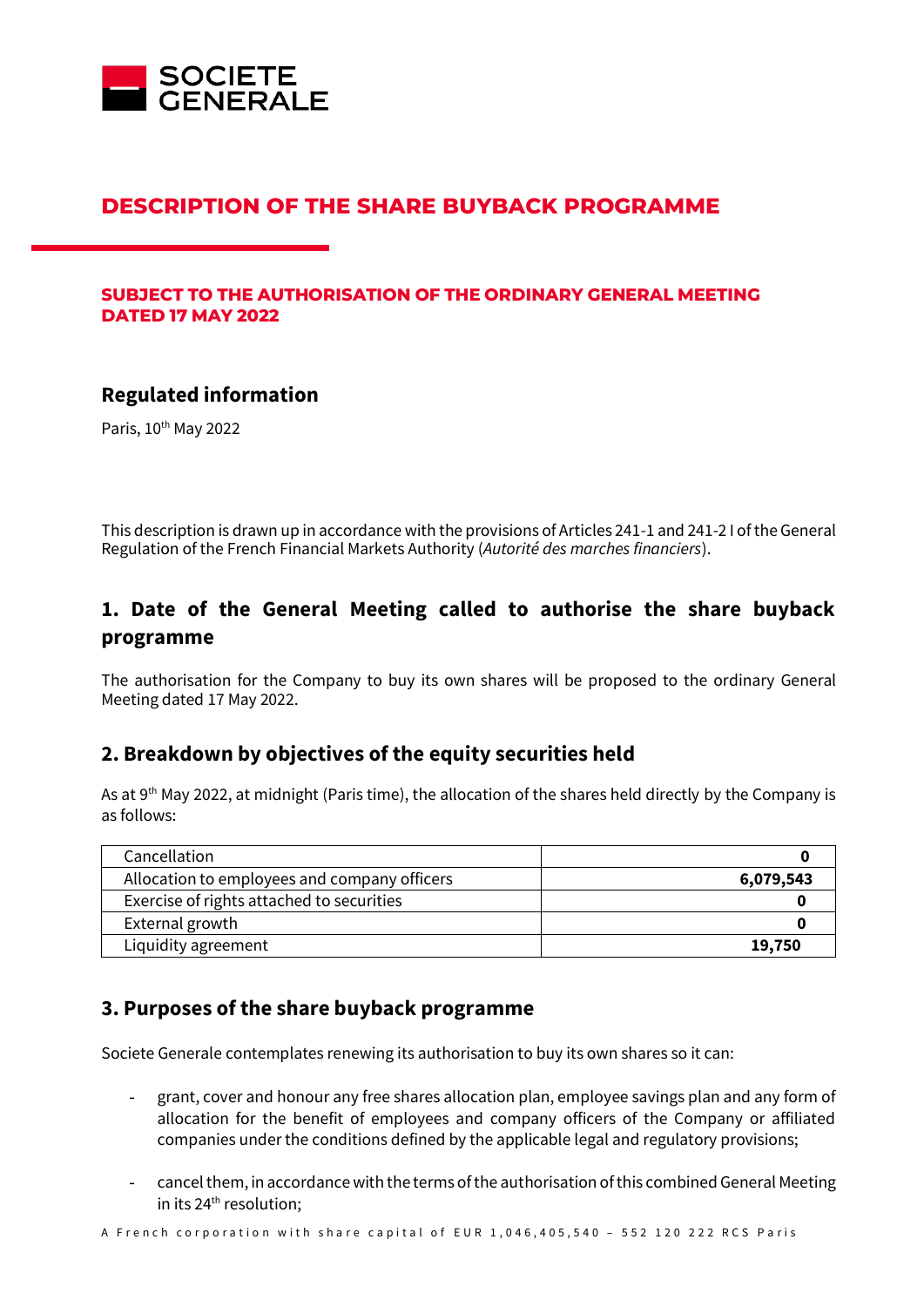- deliver shares upon the exercise of rights attached to securities giving access to the Company's share capital;
- hold and subsequently deliver shares as payment or exchange as part of Group's external growth transactions;
- allow an investment services provider to trade in the Company's shares as part of a liquidity agreement compliant with the regulations of the French Financial Markets Authority (*Autorité des Marchés Financiers*).

# **4. Maximum amount allocated to the share buyback programme, maximum number and characteristics of the securities, maximum purchase price**

The resolution proposed to the General Meeting provides that Societe Generale could purchase its ordinary shares for an amount of up to 10% of the share capital at the completion date of these purchases, reminded that, in accordance with the law, the number of shares held after these buybacks may not exceed, at any time, 10% of the share capital.

Within the framework of the share buyback programme subject to the authorisation of the General Meeting and given the actual share capital, the Company could purchase a theoretical maximum number of 83,712,443 shares representing 10% of the share capital.

The maximum purchase price would be set at EUR 75 per share, i.e. a potential maximum amount allocated to the programme of EUR 6,278,433,240. This maximum amount is likely to change in case of operations with impacts on the share capital.

## **5. Duration of the share buyback programme**

It is proposed to the ordinary General Meeting dated 17 May 2022 to set the duration of the authorisation for the Company to buy its own shares at 18 months from the date of the General Meeting.

## **6. Prudential requirements**

The Board of Directors will ensure that the execution of these buybacks will be carried out in accordance with prudential requirements defined by the regulation.

Thus, within the framework of the shareholders distribution policy for the 2021 financial year, Societe Generale plans to perform share buybacks for the purpose of shares cancellation for an amount of approximately EUR 915 million, subject to approval from the European Central Bank.